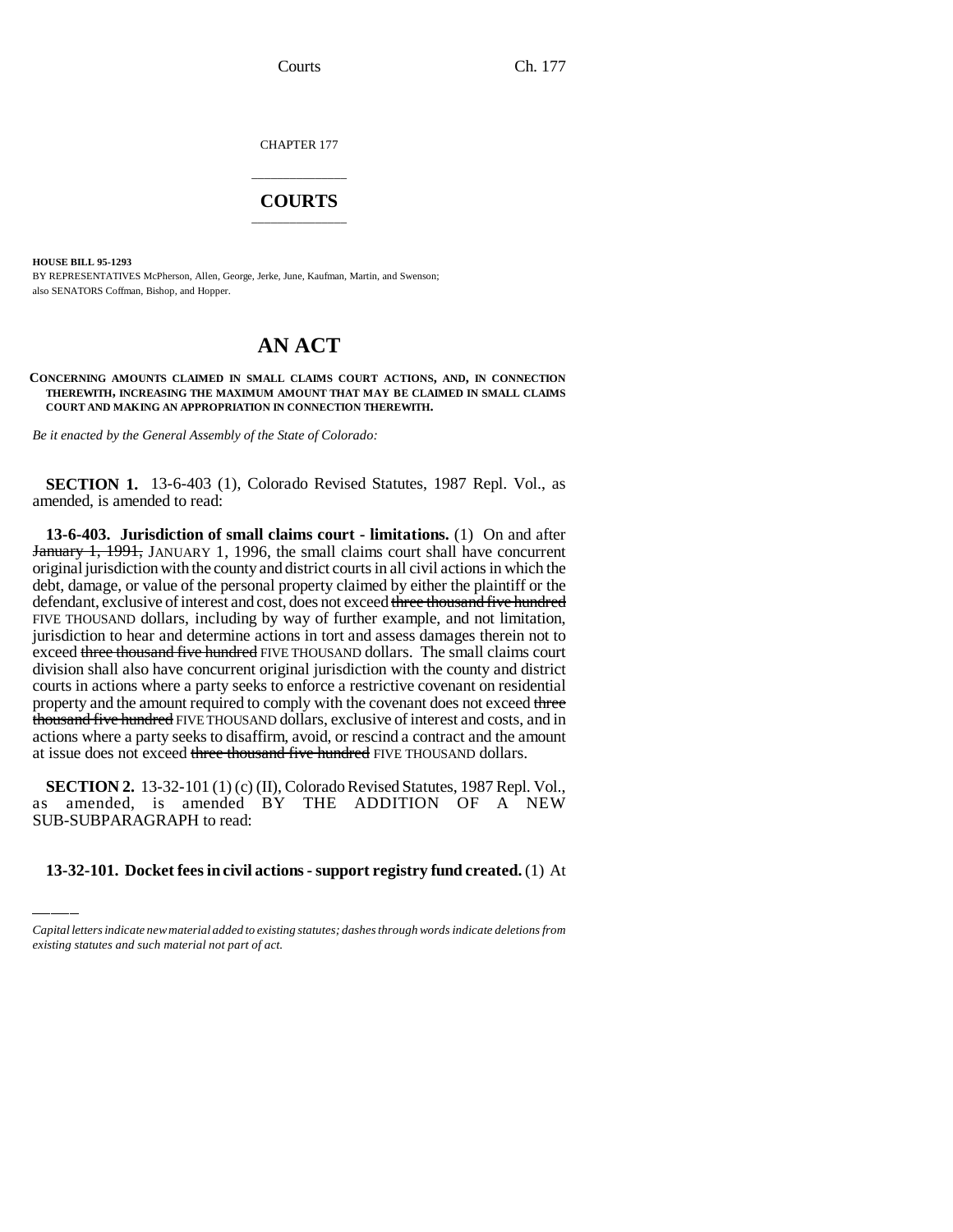#### Ch. 177 Courts

the time of first appearance in all civil actions and special proceedings in all courts of record, except in the supreme court and the court of appeals, and except in the probate proceedings in the district court or probate court of the city and county of Denver, and except as provided in subsection (2) of this section and in sections 13-32-103 and 13-32-104, there shall be paid in advance the total docket fees, as follows:

(c) (II) The general assembly hereby declares that docket fees for actions filed in the small claims division of the county court should reflect the range of the monetary jurisdictional limit established for such actions and that such fees should promote access to the courts and reflect appropriate contributions from litigants using the court system based on the money judgment sought in an action. The general assembly hereby declares that it is appropriate to establish docket fees for the small claims division of the county court as follows:

(D) WHEN THE MONEY JUDGMENT SOUGHT IN AN ACTION FILED IN THE SMALL CLAIMS DIVISION OF THE COUNTY COURT EXCEEDS THREE THOUSAND FIVE HUNDRED DOLLARS AND IS NO MORE THAN FIVE THOUSAND DOLLARS, A PLAINTIFF, THIRD-PARTY PLAINTIFF, OR PARTY FILING A CROSS CLAIM OR COUNTERCLAIM SHALL PAY A FEE OF FORTY-TWO DOLLARS, AND A DEFENDANT IN SUCH AN ACTION SHALL PAY A FEE OF THIRTY-EIGHT DOLLARS.

**SECTION 3.** 13-32-101 (1) (c), Colorado Revised Statutes, 1987 Repl. Vol., as amended, is amended BY THE ADDITION OF A NEW SUBPARAGRAPH to read:

**13-32-101. Docket fees in civil actions - support registry fund created.** (1) At the time of first appearance in all civil actions and special proceedings in all courts of record, except in the supreme court and the court of appeals, and except in the probate proceedings in the district court or probate court of the city and county of Denver, and except as provided in subsection (2) of this section and in sections 13-32-103 and 13-32-104, there shall be paid in advance the total docket fees, as follows:

(c) (III) IF ANY PERSON FILES A COUNTERCLAIM IN AN ACTION IN THE SMALL CLAIMS DIVISION OF THE COUNTY COURT, THE FEE FOR SUCH COUNTERCLAIM UNDER SUBPARAGRAPH (II) OF THIS PARAGRAPH (c) IS EITHER THE FEE FOR A COUNTERCLAIM BASED UPON THE AMOUNT OF THE MONEY JUDGMENT SOUGHT IN THE ACTION OR THE FEE FOR A COUNTERCLAIM BASED UPON THE AMOUNT OF THE COUNTERCLAIM, WHICHEVER FEE IS GREATER.

**SECTION 4. Appropriation.** (1) In addition to any other appropriation, there is hereby appropriated, out of any moneys in the general fund not otherwise appropriated, to the judicial department, for the fiscal year beginning July 1, 1995, the sum of twenty thousand eight hundred seventy dollars (\$20,870) or so much thereof as may be necessary for the implementation of this act.

(2) Implementation of this act during the fiscal year beginning July 1, 1996, will require an appropriation from the general fund for said fiscal year in an amount estimated to be thirty-seven thousand seven hundred sixty-three dollars (\$37,763).

**SECTION 5. Effective date - applicability.** This act shall take effect January